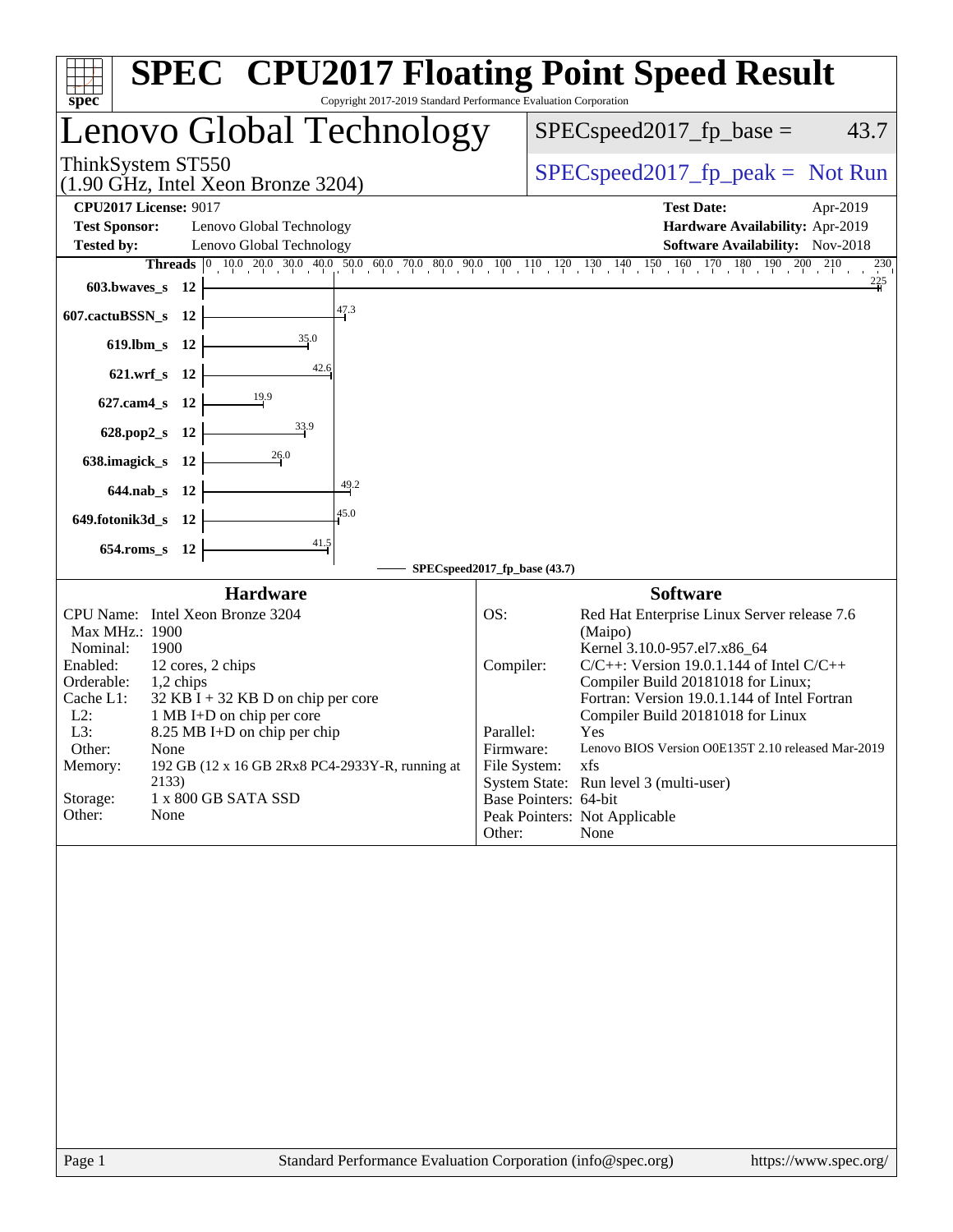

# Lenovo Global Technology

(1.90 GHz, Intel Xeon Bronze 3204)

ThinkSystem ST550  $SPEC speed2017_f p_peak = Not Run$  $SPEC speed2017_fp\_base = 43.7$ 

**[Test Sponsor:](http://www.spec.org/auto/cpu2017/Docs/result-fields.html#TestSponsor)** Lenovo Global Technology **[Hardware Availability:](http://www.spec.org/auto/cpu2017/Docs/result-fields.html#HardwareAvailability)** Apr-2019 **[Tested by:](http://www.spec.org/auto/cpu2017/Docs/result-fields.html#Testedby)** Lenovo Global Technology **[Software Availability:](http://www.spec.org/auto/cpu2017/Docs/result-fields.html#SoftwareAvailability)** Nov-2018

**[CPU2017 License:](http://www.spec.org/auto/cpu2017/Docs/result-fields.html#CPU2017License)** 9017 **[Test Date:](http://www.spec.org/auto/cpu2017/Docs/result-fields.html#TestDate)** Apr-2019

### **[Results Table](http://www.spec.org/auto/cpu2017/Docs/result-fields.html#ResultsTable)**

|                                    | <b>Base</b>                |                |                |                |             | <b>Peak</b>    |       |                |                |              |                |              |                |              |
|------------------------------------|----------------------------|----------------|----------------|----------------|-------------|----------------|-------|----------------|----------------|--------------|----------------|--------------|----------------|--------------|
| <b>Benchmark</b>                   | <b>Threads</b>             | <b>Seconds</b> | Ratio          | <b>Seconds</b> | Ratio       | <b>Seconds</b> | Ratio | <b>Threads</b> | <b>Seconds</b> | <b>Ratio</b> | <b>Seconds</b> | <b>Ratio</b> | <b>Seconds</b> | <b>Ratio</b> |
| 603.bwayes s                       | 12                         | 261            | 226            | 262            | 225         | 262            | 225   |                |                |              |                |              |                |              |
| 607.cactuBSSN s                    | 12                         | 352            | 47.3           | 354            | 47.2        | 352            | 47.3  |                |                |              |                |              |                |              |
| $619.$ lbm_s                       | 12                         | 150            | 35.0           | 150            | 35.0        | 150            | 34.9  |                |                |              |                |              |                |              |
| $621.wrf$ s                        | 12                         | 310            | 42.7           | 311            | 42.6        | 311            | 42.6  |                |                |              |                |              |                |              |
| $627$ .cam4 s                      | 12                         | 446            | 19.9           | 445            | <u>19.9</u> | 444            | 20.0  |                |                |              |                |              |                |              |
| $628.pop2_s$                       | 12                         | 350            | 33.9           | 350            | 33.9        | 353            | 33.6  |                |                |              |                |              |                |              |
| 638.imagick_s                      | 12                         | 557            | 25.9           | 555            | <b>26.0</b> | 553            | 26.1  |                |                |              |                |              |                |              |
| $644$ .nab s                       | 12                         | 355            | 49.2           | 355            | 49.2        | 356            | 49.1  |                |                |              |                |              |                |              |
| 649.fotonik3d s                    | 12                         | 202            | 45.2           | 203            | 45.0        | 203            | 44.9  |                |                |              |                |              |                |              |
| $654$ .roms s                      | 12                         | 379            | 41.5           | 380            | 41.5        | 378            | 41.6  |                |                |              |                |              |                |              |
| $SPEC speed2017$ fp base =<br>43.7 |                            |                |                |                |             |                |       |                |                |              |                |              |                |              |
|                                    | SPECspeed 2017 fp peak $=$ |                | <b>Not Run</b> |                |             |                |       |                |                |              |                |              |                |              |

Results appear in the [order in which they were run.](http://www.spec.org/auto/cpu2017/Docs/result-fields.html#RunOrder) Bold underlined text [indicates a median measurement](http://www.spec.org/auto/cpu2017/Docs/result-fields.html#Median).

### **[Operating System Notes](http://www.spec.org/auto/cpu2017/Docs/result-fields.html#OperatingSystemNotes)**

Stack size set to unlimited using "ulimit -s unlimited"

### **[General Notes](http://www.spec.org/auto/cpu2017/Docs/result-fields.html#GeneralNotes)**

Environment variables set by runcpu before the start of the run: KMP\_AFFINITY = "granularity=fine,compact" LD\_LIBRARY\_PATH = "/home/cpu2017-1.0.5-ic19.0u1/lib/intel64" OMP\_STACKSIZE = "192M"

 Binaries compiled on a system with 1x Intel Core i9-7900X CPU + 32GB RAM memory using Redhat Enterprise Linux 7.5 Transparent Huge Pages enabled by default Prior to runcpu invocation Filesystem page cache synced and cleared with: sync; echo 3> /proc/sys/vm/drop\_caches NA: The test sponsor attests, as of date of publication, that CVE-2017-5754 (Meltdown) is mitigated in the system as tested and documented. Yes: The test sponsor attests, as of date of publication, that CVE-2017-5753 (Spectre variant 1) is mitigated in the system as tested and documented. Yes: The test sponsor attests, as of date of publication, that CVE-2017-5715 (Spectre variant 2) is mitigated in the system as tested and documented. Yes: The test sponsor attests, as of date of publication, that CVE-2018-3640 (Spectre variant 3a) is mitigated in the system as tested and documented. Yes: The test sponsor attests, as of date of publication, that CVE-2018-3639 (Spectre variant 4) is mitigated in the system as tested and documented.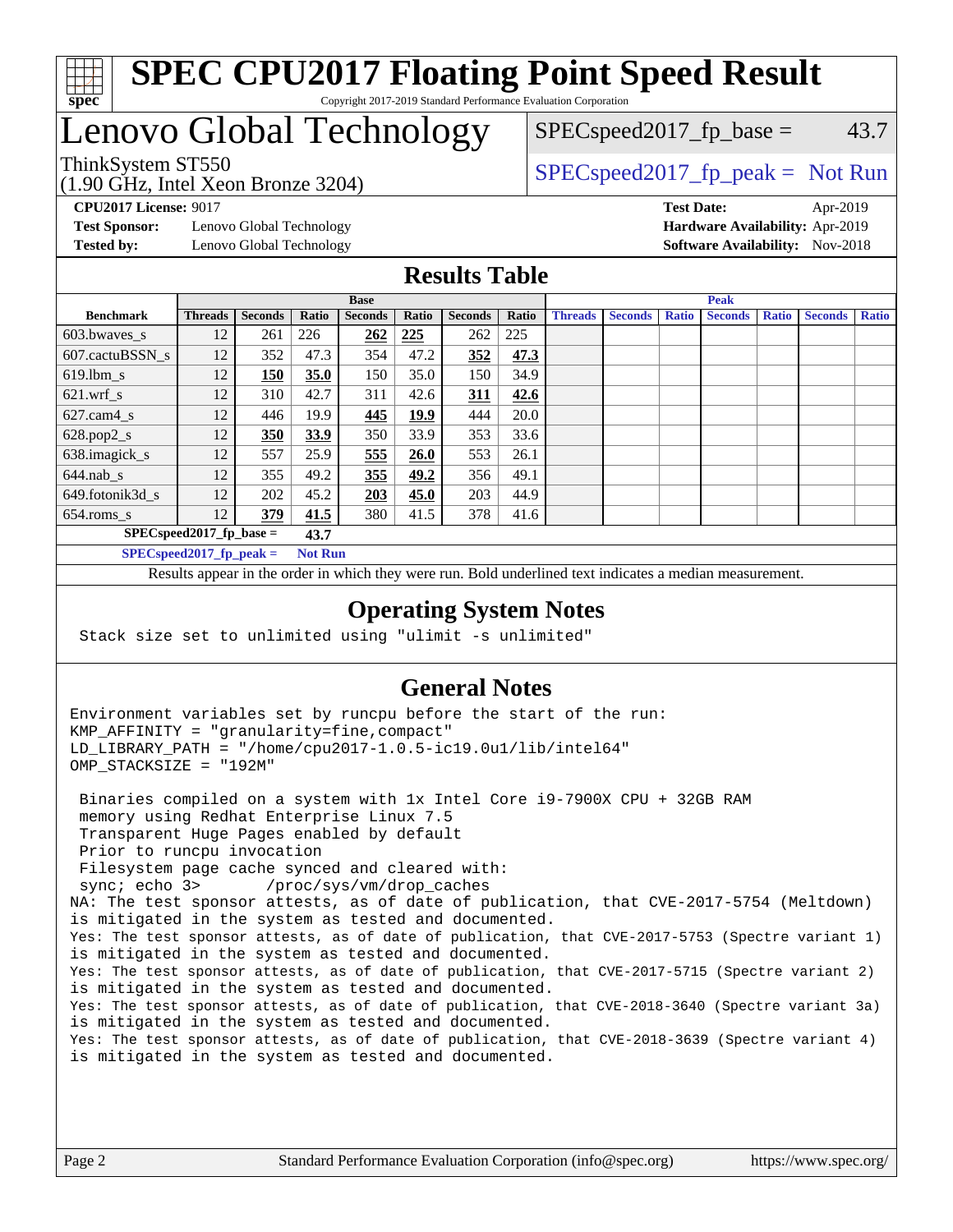| $spec^*$                                                                                                                                                                                                                                                                                                                                                                                                                                                                                                     | Copyright 2017-2019 Standard Performance Evaluation Corporation                                                                                                                              | <b>SPEC CPU2017 Floating Point Speed Result</b> |                                             |  |
|--------------------------------------------------------------------------------------------------------------------------------------------------------------------------------------------------------------------------------------------------------------------------------------------------------------------------------------------------------------------------------------------------------------------------------------------------------------------------------------------------------------|----------------------------------------------------------------------------------------------------------------------------------------------------------------------------------------------|-------------------------------------------------|---------------------------------------------|--|
| Lenovo Global Technology                                                                                                                                                                                                                                                                                                                                                                                                                                                                                     |                                                                                                                                                                                              | $SPEC speed2017fp base =$                       | 43.7                                        |  |
| ThinkSystem ST550<br>$(1.90 \text{ GHz}, \text{Intel Xeon Bronze } 3204)$                                                                                                                                                                                                                                                                                                                                                                                                                                    |                                                                                                                                                                                              | $SPEC speed2017rfp peak = Not Run$              |                                             |  |
| <b>CPU2017 License: 9017</b><br><b>Test Sponsor:</b><br>Lenovo Global Technology                                                                                                                                                                                                                                                                                                                                                                                                                             |                                                                                                                                                                                              | <b>Test Date:</b>                               | Apr-2019<br>Hardware Availability: Apr-2019 |  |
| <b>Tested by:</b><br>Lenovo Global Technology                                                                                                                                                                                                                                                                                                                                                                                                                                                                |                                                                                                                                                                                              |                                                 | <b>Software Availability:</b> Nov-2018      |  |
| BIOS configuration:                                                                                                                                                                                                                                                                                                                                                                                                                                                                                          | <b>Platform Notes</b>                                                                                                                                                                        |                                                 |                                             |  |
| Choose Operating Mode set to Maximum Performance<br>Choose Operating Mode set to Custom Mode<br>CPU P-state Control set to Cooperative<br>C-States set to legacy<br>Adjacent Cache Prefetcher set to Disable<br>DCU Streamer Prefetcher set to Disable<br>DCA set to Disable<br>Uncore Frequency Turbo set to Disable<br>Sysinfo program /home/cpu2017-1.0.5-ic19.0ul/bin/sysinfo<br>Rev: r5974 of 2018-05-19 9bcde8f2999c33d61f64985e45859ea9<br>running on localhost. localdomain Tue Apr 30 18:45:26 2019 |                                                                                                                                                                                              |                                                 |                                             |  |
| SUT (System Under Test) info as seen by some common utilities.<br>For more information on this section, see<br>https://www.spec.org/cpu2017/Docs/config.html#sysinfo<br>From /proc/cpuinfo<br>model name : Intel(R) Xeon(R) Bronze 3204 CPU @ 1.90GHz<br>"physical id"s (chips)<br>2                                                                                                                                                                                                                         |                                                                                                                                                                                              |                                                 |                                             |  |
| 12 "processors"<br>cores, siblings (Caution: counting these is hw and system dependent. The following<br>excerpts from /proc/cpuinfo might not be reliable. Use with caution.)<br>cpu cores : 6<br>siblings<br>: 6<br>physical 0: cores 0 1 2 3 4 5<br>physical 1: cores 0 1 2 3 4 5                                                                                                                                                                                                                         |                                                                                                                                                                                              |                                                 |                                             |  |
| From 1scpu:<br>Architecture:<br>$CPU$ op-mode( $s$ ):<br>Byte Order:<br>CPU(s):<br>On-line $CPU(s)$ list:<br>Thread( $s$ ) per core:<br>Core(s) per socket:<br>Socket(s):<br>NUMA node(s):<br>Vendor ID:<br>CPU family:<br>Model:<br>Model name:<br>Stepping:<br>CPU MHz:<br>CPU max MHz:<br>CPU min MHz:<br>BogoMIPS:                                                                                                                                                                                       | x86 64<br>$32$ -bit, $64$ -bit<br>Little Endian<br>12<br>$0 - 11$<br>$\mathbf 1$<br>6<br>2<br>$\overline{a}$<br>GenuineIntel<br>6<br>85<br>6<br>1255.920<br>1900.0000<br>800.0000<br>3800.00 | $Intel(R) Xeon(R) Bronze 3204 CPU @ 1.90GHz$    |                                             |  |
| (Continued on next page)                                                                                                                                                                                                                                                                                                                                                                                                                                                                                     |                                                                                                                                                                                              |                                                 |                                             |  |
| Page 3                                                                                                                                                                                                                                                                                                                                                                                                                                                                                                       | Standard Performance Evaluation Corporation (info@spec.org)                                                                                                                                  |                                                 | https://www.spec.org/                       |  |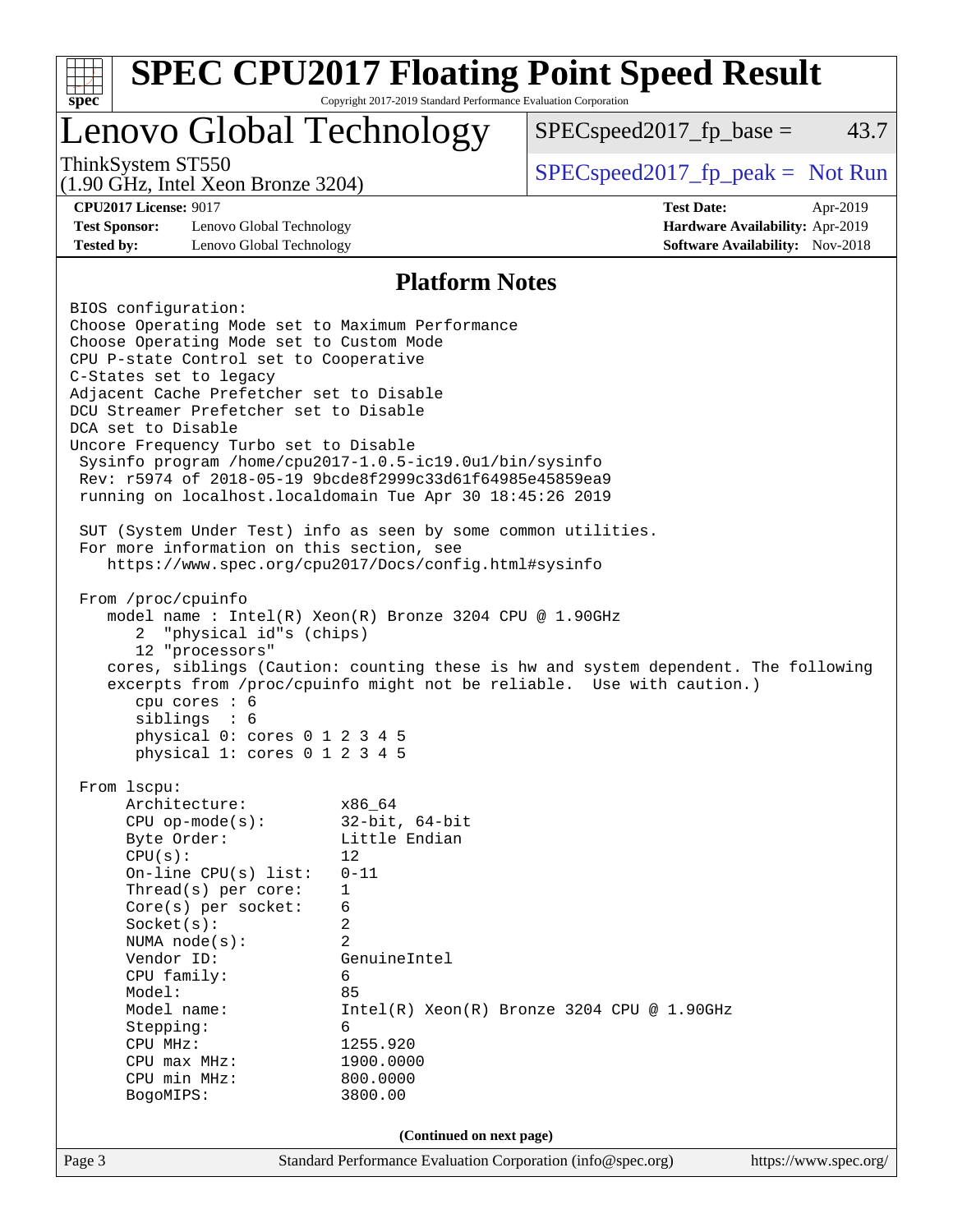

Lenovo Global Technology

 $SPEC speed2017_fp\_base = 43.7$ 

(1.90 GHz, Intel Xeon Bronze 3204)

ThinkSystem ST550  $SPEC speed2017_f p_peak = Not Run$ 

**[CPU2017 License:](http://www.spec.org/auto/cpu2017/Docs/result-fields.html#CPU2017License)** 9017 **[Test Date:](http://www.spec.org/auto/cpu2017/Docs/result-fields.html#TestDate)** Apr-2019

**[Test Sponsor:](http://www.spec.org/auto/cpu2017/Docs/result-fields.html#TestSponsor)** Lenovo Global Technology **[Hardware Availability:](http://www.spec.org/auto/cpu2017/Docs/result-fields.html#HardwareAvailability)** Apr-2019 **[Tested by:](http://www.spec.org/auto/cpu2017/Docs/result-fields.html#Testedby)** Lenovo Global Technology **[Software Availability:](http://www.spec.org/auto/cpu2017/Docs/result-fields.html#SoftwareAvailability)** Nov-2018

**[Platform Notes \(Continued\)](http://www.spec.org/auto/cpu2017/Docs/result-fields.html#PlatformNotes)**

| Virtualization:           | $VT - x$                   |
|---------------------------|----------------------------|
| $L1d$ cache:              | 32K                        |
| $L1i$ cache:              | 32K                        |
| $L2$ cache:               | 1024K                      |
| $L3$ cache:               | 8448K                      |
| NUMA $node0$ $CPU(s)$ :   | $0 - 5$                    |
| NUMA $node1$ $CPU(s)$ :   | $6 - 11$                   |
| $F1$ a $\sigma$ e $\cdot$ | $f_{\text{min}}$ $\tau$ me |

Flags: fpu vme de pse tsc msr pae mce cx8 apic sep mtrr pge mca cmov pat pse36 clflush dts acpi mmx fxsr sse sse2 ss ht tm pbe syscall nx pdpe1gb rdtscp lm constant\_tsc art arch\_perfmon pebs bts rep\_good nopl xtopology nonstop\_tsc aperfmperf eagerfpu pni pclmulqdq dtes64 monitor ds\_cpl vmx smx est tm2 ssse3 sdbg fma cx16 xtpr pdcm pcid dca sse4\_1 sse4\_2 x2apic movbe popcnt tsc\_deadline\_timer aes xsave avx f16c rdrand lahf\_lm abm 3dnowprefetch epb cat\_l3 cdp\_l3 intel\_pt ssbd mba ibrs ibpb stibp ibrs\_enhanced tpr\_shadow vnmi flexpriority ept vpid fsgsbase tsc\_adjust bmi1 hle avx2 smep bmi2 erms invpcid rtm cqm mpx rdt\_a avx512f avx512dq rdseed adx smap clflushopt clwb avx512cd avx512bw avx512vl xsaveopt xsavec xgetbv1 cqm\_llc cqm\_occup\_llc cqm\_mbm\_total cqm\_mbm\_local dtherm arat pln pts hwp hwp\_act\_window hwp\_epp hwp\_pkg\_req pku ospke avx512\_vnni spec\_ctrl intel\_stibp flush\_l1d arch\_capabilities

```
 /proc/cpuinfo cache data
cache size : 8448 KB
```
 From numactl --hardware WARNING: a numactl 'node' might or might not correspond to a physical chip. available: 2 nodes (0-1) node 0 cpus: 0 1 2 3 4 5 node 0 size: 97977 MB node 0 free: 95358 MB node 1 cpus: 6 7 8 9 10 11 node 1 size: 98304 MB node 1 free: 95822 MB node distances: node 0 1 0: 10 21 1: 21 10 From /proc/meminfo MemTotal: 197699472 kB HugePages\_Total: 0 Hugepagesize: 2048 kB From /etc/\*release\* /etc/\*version\* os-release: NAME="Red Hat Enterprise Linux Server" VERSION="7.6 (Maipo)" ID="rhel"

**(Continued on next page)**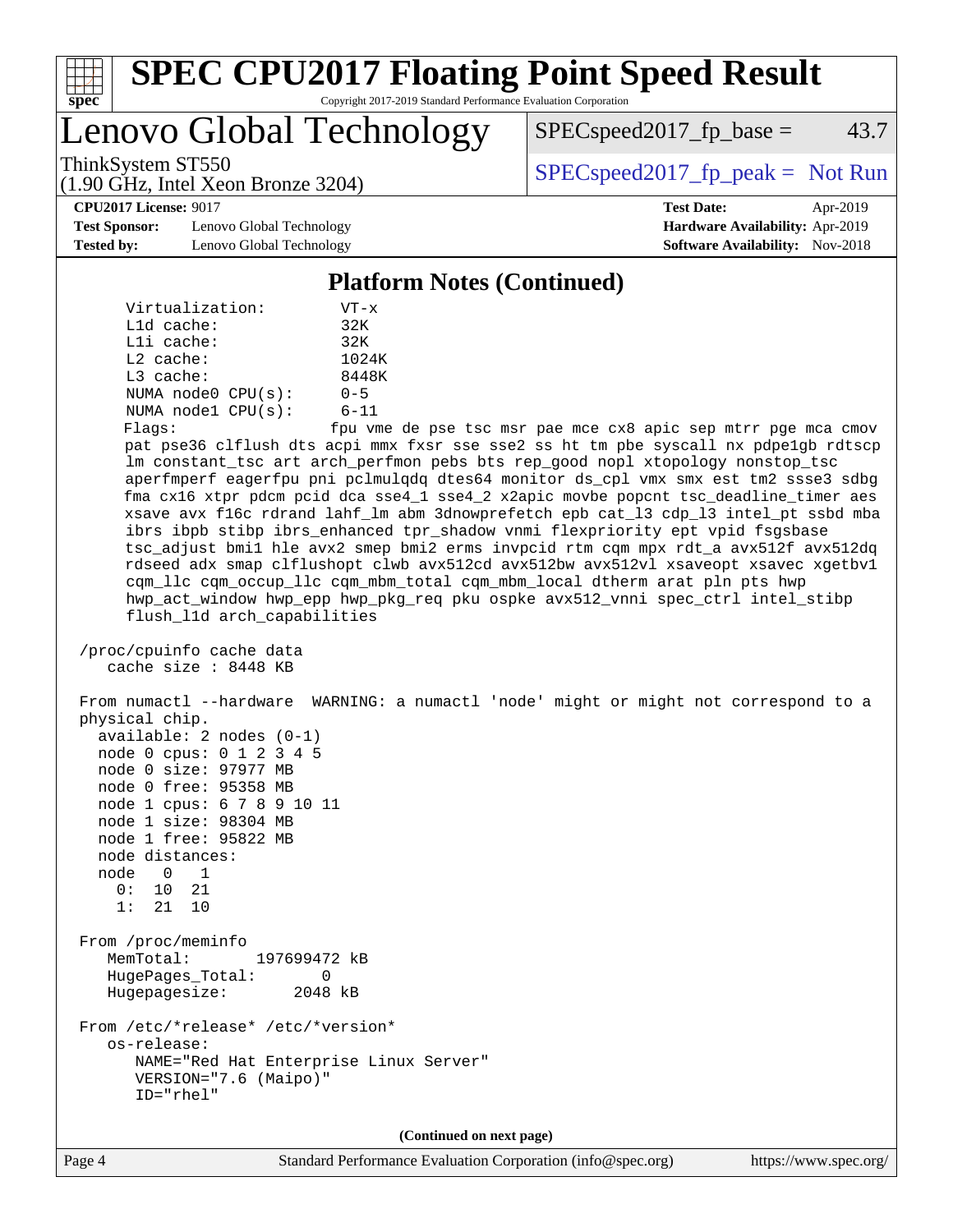| Lenovo Global Technology                                                                                                                                                                                                                                                                                                                                                                             | 43.7<br>$SPEC speed2017_fp\_base =$                                                                        |
|------------------------------------------------------------------------------------------------------------------------------------------------------------------------------------------------------------------------------------------------------------------------------------------------------------------------------------------------------------------------------------------------------|------------------------------------------------------------------------------------------------------------|
| ThinkSystem ST550                                                                                                                                                                                                                                                                                                                                                                                    | $SPEC speed2017fr peak = Not Run$                                                                          |
| $(1.90 \text{ GHz}, \text{Intel Xeon Bronze } 3204)$<br><b>CPU2017 License: 9017</b><br><b>Test Sponsor:</b><br>Lenovo Global Technology<br><b>Tested by:</b><br>Lenovo Global Technology                                                                                                                                                                                                            | <b>Test Date:</b><br>Apr-2019<br>Hardware Availability: Apr-2019<br><b>Software Availability:</b> Nov-2018 |
| <b>Platform Notes (Continued)</b>                                                                                                                                                                                                                                                                                                                                                                    |                                                                                                            |
| ID LIKE="fedora"<br>VARIANT="Server"<br>VARIANT_ID="server"<br>VERSION ID="7.6"<br>PRETTY_NAME="Red Hat Enterprise Linux Server 7.6 (Maipo)"<br>redhat-release: Red Hat Enterprise Linux Server release 7.6 (Maipo)<br>system-release: Red Hat Enterprise Linux Server release 7.6 (Maipo)<br>system-release-cpe: cpe:/o:redhat:enterprise_linux:7.6:ga:server                                       |                                                                                                            |
| uname $-a$ :<br>Linux localhost.localdomain 3.10.0-957.el7.x86_64 #1 SMP Thu Oct 4 20:48:51 UTC 2018<br>x86_64 x86_64 x86_64 GNU/Linux                                                                                                                                                                                                                                                               |                                                                                                            |
| Kernel self-reported vulnerability status:                                                                                                                                                                                                                                                                                                                                                           |                                                                                                            |
| CVE-2017-5754 (Meltdown):<br>Not affected<br>CVE-2017-5753 (Spectre variant 1): Mitigation: Load fences, __user pointer sanitization<br>CVE-2017-5715 (Spectre variant 2): Mitigation: Enhanced IBRS                                                                                                                                                                                                 |                                                                                                            |
| run-level 3 Apr 30 18:42                                                                                                                                                                                                                                                                                                                                                                             |                                                                                                            |
| SPEC is set to: /home/cpu2017-1.0.5-ic19.0u1<br>Type Size Used Avail Use% Mounted on<br>Filesystem<br>/dev/sdc3<br>xfs<br>691G<br>31G 661G<br>$5\%$ /                                                                                                                                                                                                                                                |                                                                                                            |
| Additional information from dmidecode follows. WARNING: Use caution when you interpret<br>this section. The 'dmidecode' program reads system data which is "intended to allow<br>hardware to be accurately determined", but the intent may not be met, as there are<br>frequent changes to hardware, firmware, and the "DMTF SMBIOS" standard.<br>BIOS Lenovo -[O0E135T-2.10]- 03/21/2019<br>Memory: |                                                                                                            |
| 12x SK Hynix HMA82GR7CJR8N-WM 16 GB 2 rank 2933, configured at 2133                                                                                                                                                                                                                                                                                                                                  |                                                                                                            |
| (End of data from sysinfo program)                                                                                                                                                                                                                                                                                                                                                                   |                                                                                                            |
| <b>Compiler Version Notes</b>                                                                                                                                                                                                                                                                                                                                                                        |                                                                                                            |
| ===================<br>$CC$ 619.1bm_s(base) 638.imagick_s(base) 644.nab_s(base)                                                                                                                                                                                                                                                                                                                      | ===================================                                                                        |
| Intel(R) C Intel(R) 64 Compiler for applications running on Intel(R) 64,<br>Version 19.0.1.144 Build 20181018<br>Copyright (C) 1985-2018 Intel Corporation. All rights reserved.                                                                                                                                                                                                                     |                                                                                                            |
|                                                                                                                                                                                                                                                                                                                                                                                                      |                                                                                                            |
|                                                                                                                                                                                                                                                                                                                                                                                                      |                                                                                                            |
| (Continued on next page)                                                                                                                                                                                                                                                                                                                                                                             |                                                                                                            |
| Page 5<br>Standard Performance Evaluation Corporation (info@spec.org)                                                                                                                                                                                                                                                                                                                                | https://www.spec.org/                                                                                      |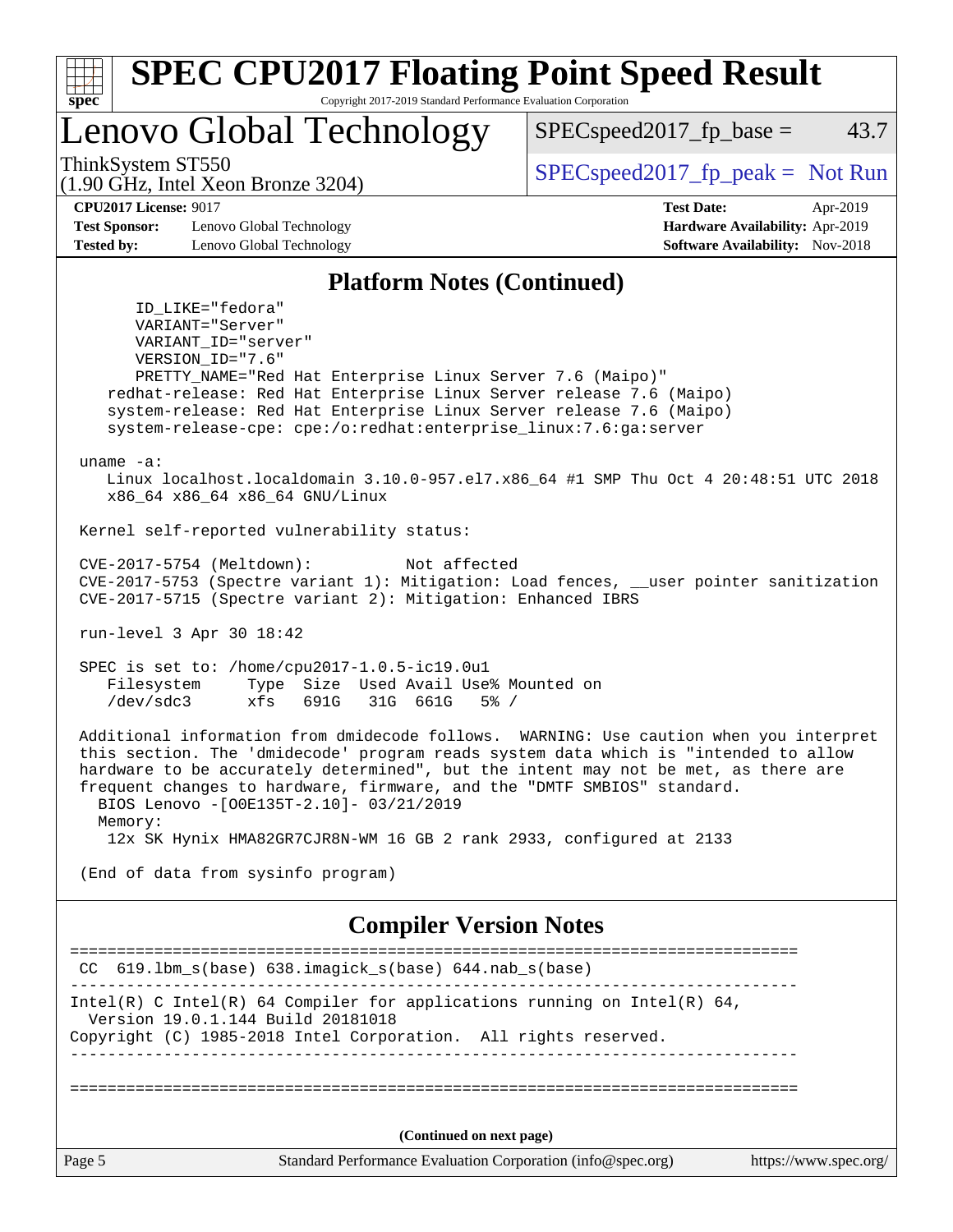| ч<br>œ<br>п.<br>c |  |  |  |  |
|-------------------|--|--|--|--|

# Lenovo Global Technology

ThinkSystem ST550  $SPEC speed2017$  [p\_peak = Not Run

 $SPEC speed2017_fp\_base = 43.7$ 

(1.90 GHz, Intel Xeon Bronze 3204)

**[Test Sponsor:](http://www.spec.org/auto/cpu2017/Docs/result-fields.html#TestSponsor)** Lenovo Global Technology **[Hardware Availability:](http://www.spec.org/auto/cpu2017/Docs/result-fields.html#HardwareAvailability)** Apr-2019 **[Tested by:](http://www.spec.org/auto/cpu2017/Docs/result-fields.html#Testedby)** Lenovo Global Technology **[Software Availability:](http://www.spec.org/auto/cpu2017/Docs/result-fields.html#SoftwareAvailability)** Nov-2018

**[CPU2017 License:](http://www.spec.org/auto/cpu2017/Docs/result-fields.html#CPU2017License)** 9017 **[Test Date:](http://www.spec.org/auto/cpu2017/Docs/result-fields.html#TestDate)** Apr-2019

### **[Compiler Version Notes \(Continued\)](http://www.spec.org/auto/cpu2017/Docs/result-fields.html#CompilerVersionNotes)**

FC 607.cactuBSSN s(base)

------------------------------------------------------------------------------ Intel(R)  $C++$  Intel(R) 64 Compiler for applications running on Intel(R) 64, Version 19.0.1.144 Build 20181018 Copyright (C) 1985-2018 Intel Corporation. All rights reserved. Intel(R) C Intel(R) 64 Compiler for applications running on Intel(R) 64, Version 19.0.1.144 Build 20181018 Copyright (C) 1985-2018 Intel Corporation. All rights reserved. Intel(R) Fortran Intel(R) 64 Compiler for applications running on Intel(R) 64, Version 19.0.1.144 Build 20181018 Copyright (C) 1985-2018 Intel Corporation. All rights reserved. ------------------------------------------------------------------------------ ============================================================================== FC 603.bwaves\_s(base) 649.fotonik3d\_s(base) 654.roms\_s(base) ------------------------------------------------------------------------------ Intel(R) Fortran Intel(R) 64 Compiler for applications running on Intel(R) 64, Version 19.0.1.144 Build 20181018 Copyright (C) 1985-2018 Intel Corporation. All rights reserved. ------------------------------------------------------------------------------ ============================================================================== CC 621.wrf\_s(base) 627.cam4\_s(base) 628.pop2\_s(base) ------------------------------------------------------------------------------ Intel(R) Fortran Intel(R) 64 Compiler for applications running on Intel(R) 64, Version 19.0.1.144 Build 20181018 Copyright (C) 1985-2018 Intel Corporation. All rights reserved. Intel(R) C Intel(R) 64 Compiler for applications running on Intel(R) 64, Version 19.0.1.144 Build 20181018 Copyright (C) 1985-2018 Intel Corporation. All rights reserved. ------------------------------------------------------------------------------

### **[Base Compiler Invocation](http://www.spec.org/auto/cpu2017/Docs/result-fields.html#BaseCompilerInvocation)**

[C benchmarks](http://www.spec.org/auto/cpu2017/Docs/result-fields.html#Cbenchmarks): [icc -m64 -std=c11](http://www.spec.org/cpu2017/results/res2019q2/cpu2017-20190528-14855.flags.html#user_CCbase_intel_icc_64bit_c11_33ee0cdaae7deeeab2a9725423ba97205ce30f63b9926c2519791662299b76a0318f32ddfffdc46587804de3178b4f9328c46fa7c2b0cd779d7a61945c91cd35)

[Fortran benchmarks](http://www.spec.org/auto/cpu2017/Docs/result-fields.html#Fortranbenchmarks): [ifort -m64](http://www.spec.org/cpu2017/results/res2019q2/cpu2017-20190528-14855.flags.html#user_FCbase_intel_ifort_64bit_24f2bb282fbaeffd6157abe4f878425411749daecae9a33200eee2bee2fe76f3b89351d69a8130dd5949958ce389cf37ff59a95e7a40d588e8d3a57e0c3fd751)

[Benchmarks using both Fortran and C](http://www.spec.org/auto/cpu2017/Docs/result-fields.html#BenchmarksusingbothFortranandC): [ifort -m64](http://www.spec.org/cpu2017/results/res2019q2/cpu2017-20190528-14855.flags.html#user_CC_FCbase_intel_ifort_64bit_24f2bb282fbaeffd6157abe4f878425411749daecae9a33200eee2bee2fe76f3b89351d69a8130dd5949958ce389cf37ff59a95e7a40d588e8d3a57e0c3fd751) [icc -m64 -std=c11](http://www.spec.org/cpu2017/results/res2019q2/cpu2017-20190528-14855.flags.html#user_CC_FCbase_intel_icc_64bit_c11_33ee0cdaae7deeeab2a9725423ba97205ce30f63b9926c2519791662299b76a0318f32ddfffdc46587804de3178b4f9328c46fa7c2b0cd779d7a61945c91cd35)

[Benchmarks using Fortran, C, and C++:](http://www.spec.org/auto/cpu2017/Docs/result-fields.html#BenchmarksusingFortranCandCXX) [icpc -m64](http://www.spec.org/cpu2017/results/res2019q2/cpu2017-20190528-14855.flags.html#user_CC_CXX_FCbase_intel_icpc_64bit_4ecb2543ae3f1412ef961e0650ca070fec7b7afdcd6ed48761b84423119d1bf6bdf5cad15b44d48e7256388bc77273b966e5eb805aefd121eb22e9299b2ec9d9) [icc -m64 -std=c11](http://www.spec.org/cpu2017/results/res2019q2/cpu2017-20190528-14855.flags.html#user_CC_CXX_FCbase_intel_icc_64bit_c11_33ee0cdaae7deeeab2a9725423ba97205ce30f63b9926c2519791662299b76a0318f32ddfffdc46587804de3178b4f9328c46fa7c2b0cd779d7a61945c91cd35) [ifort -m64](http://www.spec.org/cpu2017/results/res2019q2/cpu2017-20190528-14855.flags.html#user_CC_CXX_FCbase_intel_ifort_64bit_24f2bb282fbaeffd6157abe4f878425411749daecae9a33200eee2bee2fe76f3b89351d69a8130dd5949958ce389cf37ff59a95e7a40d588e8d3a57e0c3fd751)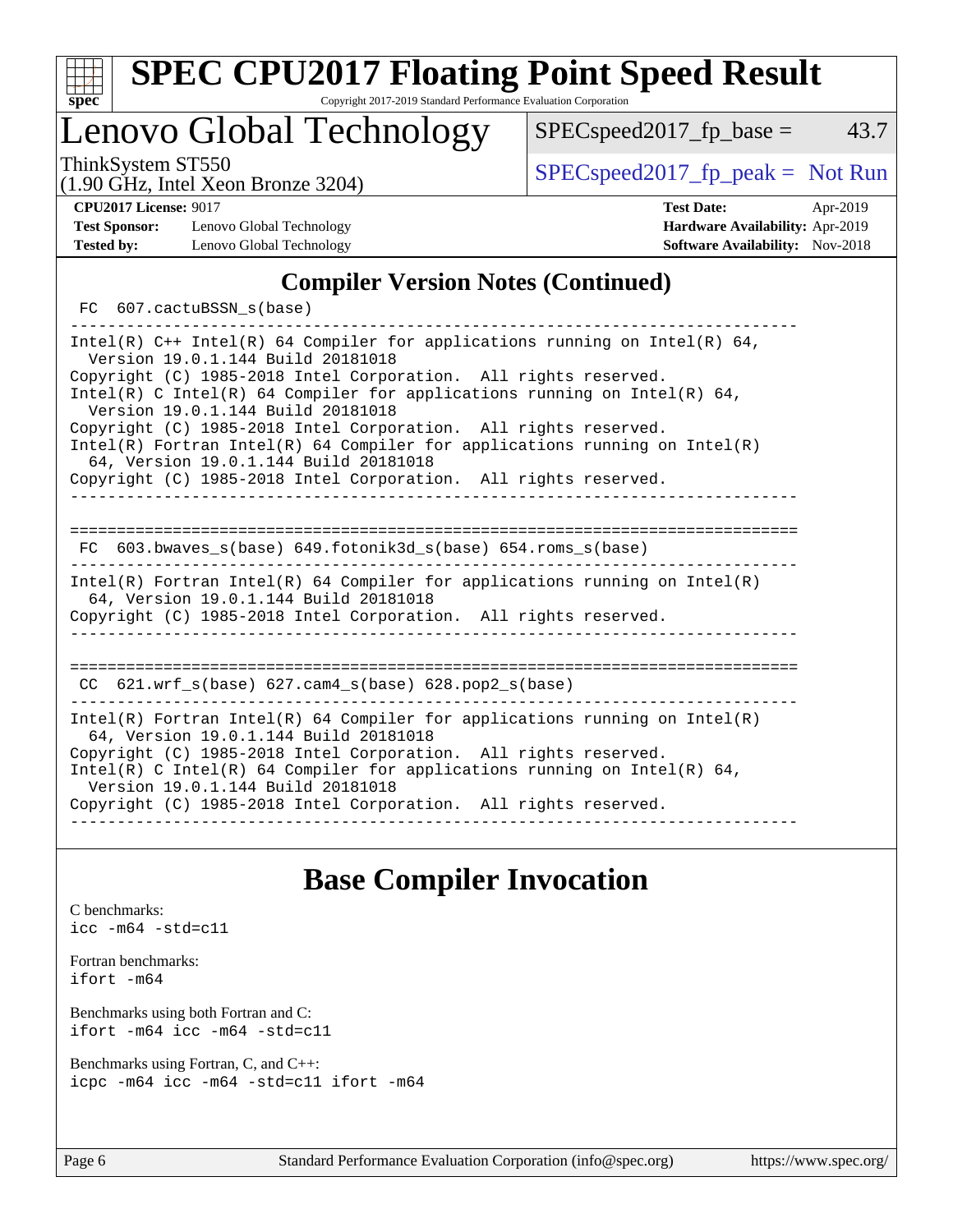

# Lenovo Global Technology

 $SPEC speed2017_fp\_base = 43.7$ 

(1.90 GHz, Intel Xeon Bronze 3204)

ThinkSystem ST550  $SPEC speed2017$  [p\_peak = Not Run

**[Test Sponsor:](http://www.spec.org/auto/cpu2017/Docs/result-fields.html#TestSponsor)** Lenovo Global Technology **[Hardware Availability:](http://www.spec.org/auto/cpu2017/Docs/result-fields.html#HardwareAvailability)** Apr-2019 **[Tested by:](http://www.spec.org/auto/cpu2017/Docs/result-fields.html#Testedby)** Lenovo Global Technology **[Software Availability:](http://www.spec.org/auto/cpu2017/Docs/result-fields.html#SoftwareAvailability)** Nov-2018

**[CPU2017 License:](http://www.spec.org/auto/cpu2017/Docs/result-fields.html#CPU2017License)** 9017 **[Test Date:](http://www.spec.org/auto/cpu2017/Docs/result-fields.html#TestDate)** Apr-2019

### **[Base Portability Flags](http://www.spec.org/auto/cpu2017/Docs/result-fields.html#BasePortabilityFlags)**

 603.bwaves\_s: [-DSPEC\\_LP64](http://www.spec.org/cpu2017/results/res2019q2/cpu2017-20190528-14855.flags.html#suite_basePORTABILITY603_bwaves_s_DSPEC_LP64) 607.cactuBSSN\_s: [-DSPEC\\_LP64](http://www.spec.org/cpu2017/results/res2019q2/cpu2017-20190528-14855.flags.html#suite_basePORTABILITY607_cactuBSSN_s_DSPEC_LP64) 619.lbm\_s: [-DSPEC\\_LP64](http://www.spec.org/cpu2017/results/res2019q2/cpu2017-20190528-14855.flags.html#suite_basePORTABILITY619_lbm_s_DSPEC_LP64) 621.wrf\_s: [-DSPEC\\_LP64](http://www.spec.org/cpu2017/results/res2019q2/cpu2017-20190528-14855.flags.html#suite_basePORTABILITY621_wrf_s_DSPEC_LP64) [-DSPEC\\_CASE\\_FLAG](http://www.spec.org/cpu2017/results/res2019q2/cpu2017-20190528-14855.flags.html#b621.wrf_s_baseCPORTABILITY_DSPEC_CASE_FLAG) [-convert big\\_endian](http://www.spec.org/cpu2017/results/res2019q2/cpu2017-20190528-14855.flags.html#user_baseFPORTABILITY621_wrf_s_convert_big_endian_c3194028bc08c63ac5d04de18c48ce6d347e4e562e8892b8bdbdc0214820426deb8554edfa529a3fb25a586e65a3d812c835984020483e7e73212c4d31a38223) 627.cam4\_s: [-DSPEC\\_LP64](http://www.spec.org/cpu2017/results/res2019q2/cpu2017-20190528-14855.flags.html#suite_basePORTABILITY627_cam4_s_DSPEC_LP64) [-DSPEC\\_CASE\\_FLAG](http://www.spec.org/cpu2017/results/res2019q2/cpu2017-20190528-14855.flags.html#b627.cam4_s_baseCPORTABILITY_DSPEC_CASE_FLAG) 628.pop2\_s: [-DSPEC\\_LP64](http://www.spec.org/cpu2017/results/res2019q2/cpu2017-20190528-14855.flags.html#suite_basePORTABILITY628_pop2_s_DSPEC_LP64) [-DSPEC\\_CASE\\_FLAG](http://www.spec.org/cpu2017/results/res2019q2/cpu2017-20190528-14855.flags.html#b628.pop2_s_baseCPORTABILITY_DSPEC_CASE_FLAG) [-convert big\\_endian](http://www.spec.org/cpu2017/results/res2019q2/cpu2017-20190528-14855.flags.html#user_baseFPORTABILITY628_pop2_s_convert_big_endian_c3194028bc08c63ac5d04de18c48ce6d347e4e562e8892b8bdbdc0214820426deb8554edfa529a3fb25a586e65a3d812c835984020483e7e73212c4d31a38223) [-assume byterecl](http://www.spec.org/cpu2017/results/res2019q2/cpu2017-20190528-14855.flags.html#user_baseFPORTABILITY628_pop2_s_assume_byterecl_7e47d18b9513cf18525430bbf0f2177aa9bf368bc7a059c09b2c06a34b53bd3447c950d3f8d6c70e3faf3a05c8557d66a5798b567902e8849adc142926523472) 638.imagick\_s: [-DSPEC\\_LP64](http://www.spec.org/cpu2017/results/res2019q2/cpu2017-20190528-14855.flags.html#suite_basePORTABILITY638_imagick_s_DSPEC_LP64) 644.nab\_s: [-DSPEC\\_LP64](http://www.spec.org/cpu2017/results/res2019q2/cpu2017-20190528-14855.flags.html#suite_basePORTABILITY644_nab_s_DSPEC_LP64) 649.fotonik3d\_s: [-DSPEC\\_LP64](http://www.spec.org/cpu2017/results/res2019q2/cpu2017-20190528-14855.flags.html#suite_basePORTABILITY649_fotonik3d_s_DSPEC_LP64) 654.roms\_s: [-DSPEC\\_LP64](http://www.spec.org/cpu2017/results/res2019q2/cpu2017-20190528-14855.flags.html#suite_basePORTABILITY654_roms_s_DSPEC_LP64)

## **[Base Optimization Flags](http://www.spec.org/auto/cpu2017/Docs/result-fields.html#BaseOptimizationFlags)**

[C benchmarks](http://www.spec.org/auto/cpu2017/Docs/result-fields.html#Cbenchmarks):

[-xCORE-AVX512](http://www.spec.org/cpu2017/results/res2019q2/cpu2017-20190528-14855.flags.html#user_CCbase_f-xCORE-AVX512) [-ipo](http://www.spec.org/cpu2017/results/res2019q2/cpu2017-20190528-14855.flags.html#user_CCbase_f-ipo) [-O3](http://www.spec.org/cpu2017/results/res2019q2/cpu2017-20190528-14855.flags.html#user_CCbase_f-O3) [-no-prec-div](http://www.spec.org/cpu2017/results/res2019q2/cpu2017-20190528-14855.flags.html#user_CCbase_f-no-prec-div) [-qopt-prefetch](http://www.spec.org/cpu2017/results/res2019q2/cpu2017-20190528-14855.flags.html#user_CCbase_f-qopt-prefetch) [-ffinite-math-only](http://www.spec.org/cpu2017/results/res2019q2/cpu2017-20190528-14855.flags.html#user_CCbase_f_finite_math_only_cb91587bd2077682c4b38af759c288ed7c732db004271a9512da14a4f8007909a5f1427ecbf1a0fb78ff2a814402c6114ac565ca162485bbcae155b5e4258871) [-qopt-mem-layout-trans=4](http://www.spec.org/cpu2017/results/res2019q2/cpu2017-20190528-14855.flags.html#user_CCbase_f-qopt-mem-layout-trans_fa39e755916c150a61361b7846f310bcdf6f04e385ef281cadf3647acec3f0ae266d1a1d22d972a7087a248fd4e6ca390a3634700869573d231a252c784941a8) [-qopenmp](http://www.spec.org/cpu2017/results/res2019q2/cpu2017-20190528-14855.flags.html#user_CCbase_qopenmp_16be0c44f24f464004c6784a7acb94aca937f053568ce72f94b139a11c7c168634a55f6653758ddd83bcf7b8463e8028bb0b48b77bcddc6b78d5d95bb1df2967) [-DSPEC\\_OPENMP](http://www.spec.org/cpu2017/results/res2019q2/cpu2017-20190528-14855.flags.html#suite_CCbase_DSPEC_OPENMP)

[Fortran benchmarks](http://www.spec.org/auto/cpu2017/Docs/result-fields.html#Fortranbenchmarks):

[-DSPEC\\_OPENMP](http://www.spec.org/cpu2017/results/res2019q2/cpu2017-20190528-14855.flags.html#suite_FCbase_DSPEC_OPENMP) [-xCORE-AVX512](http://www.spec.org/cpu2017/results/res2019q2/cpu2017-20190528-14855.flags.html#user_FCbase_f-xCORE-AVX512) [-ipo](http://www.spec.org/cpu2017/results/res2019q2/cpu2017-20190528-14855.flags.html#user_FCbase_f-ipo) [-O3](http://www.spec.org/cpu2017/results/res2019q2/cpu2017-20190528-14855.flags.html#user_FCbase_f-O3) [-no-prec-div](http://www.spec.org/cpu2017/results/res2019q2/cpu2017-20190528-14855.flags.html#user_FCbase_f-no-prec-div) [-qopt-prefetch](http://www.spec.org/cpu2017/results/res2019q2/cpu2017-20190528-14855.flags.html#user_FCbase_f-qopt-prefetch) [-ffinite-math-only](http://www.spec.org/cpu2017/results/res2019q2/cpu2017-20190528-14855.flags.html#user_FCbase_f_finite_math_only_cb91587bd2077682c4b38af759c288ed7c732db004271a9512da14a4f8007909a5f1427ecbf1a0fb78ff2a814402c6114ac565ca162485bbcae155b5e4258871) [-qopt-mem-layout-trans=4](http://www.spec.org/cpu2017/results/res2019q2/cpu2017-20190528-14855.flags.html#user_FCbase_f-qopt-mem-layout-trans_fa39e755916c150a61361b7846f310bcdf6f04e385ef281cadf3647acec3f0ae266d1a1d22d972a7087a248fd4e6ca390a3634700869573d231a252c784941a8) [-qopenmp](http://www.spec.org/cpu2017/results/res2019q2/cpu2017-20190528-14855.flags.html#user_FCbase_qopenmp_16be0c44f24f464004c6784a7acb94aca937f053568ce72f94b139a11c7c168634a55f6653758ddd83bcf7b8463e8028bb0b48b77bcddc6b78d5d95bb1df2967) [-nostandard-realloc-lhs](http://www.spec.org/cpu2017/results/res2019q2/cpu2017-20190528-14855.flags.html#user_FCbase_f_2003_std_realloc_82b4557e90729c0f113870c07e44d33d6f5a304b4f63d4c15d2d0f1fab99f5daaed73bdb9275d9ae411527f28b936061aa8b9c8f2d63842963b95c9dd6426b8a)

[Benchmarks using both Fortran and C](http://www.spec.org/auto/cpu2017/Docs/result-fields.html#BenchmarksusingbothFortranandC):

[-xCORE-AVX512](http://www.spec.org/cpu2017/results/res2019q2/cpu2017-20190528-14855.flags.html#user_CC_FCbase_f-xCORE-AVX512) [-ipo](http://www.spec.org/cpu2017/results/res2019q2/cpu2017-20190528-14855.flags.html#user_CC_FCbase_f-ipo) [-O3](http://www.spec.org/cpu2017/results/res2019q2/cpu2017-20190528-14855.flags.html#user_CC_FCbase_f-O3) [-no-prec-div](http://www.spec.org/cpu2017/results/res2019q2/cpu2017-20190528-14855.flags.html#user_CC_FCbase_f-no-prec-div) [-qopt-prefetch](http://www.spec.org/cpu2017/results/res2019q2/cpu2017-20190528-14855.flags.html#user_CC_FCbase_f-qopt-prefetch) [-ffinite-math-only](http://www.spec.org/cpu2017/results/res2019q2/cpu2017-20190528-14855.flags.html#user_CC_FCbase_f_finite_math_only_cb91587bd2077682c4b38af759c288ed7c732db004271a9512da14a4f8007909a5f1427ecbf1a0fb78ff2a814402c6114ac565ca162485bbcae155b5e4258871) [-qopt-mem-layout-trans=4](http://www.spec.org/cpu2017/results/res2019q2/cpu2017-20190528-14855.flags.html#user_CC_FCbase_f-qopt-mem-layout-trans_fa39e755916c150a61361b7846f310bcdf6f04e385ef281cadf3647acec3f0ae266d1a1d22d972a7087a248fd4e6ca390a3634700869573d231a252c784941a8) [-qopenmp](http://www.spec.org/cpu2017/results/res2019q2/cpu2017-20190528-14855.flags.html#user_CC_FCbase_qopenmp_16be0c44f24f464004c6784a7acb94aca937f053568ce72f94b139a11c7c168634a55f6653758ddd83bcf7b8463e8028bb0b48b77bcddc6b78d5d95bb1df2967) [-DSPEC\\_OPENMP](http://www.spec.org/cpu2017/results/res2019q2/cpu2017-20190528-14855.flags.html#suite_CC_FCbase_DSPEC_OPENMP) [-nostandard-realloc-lhs](http://www.spec.org/cpu2017/results/res2019q2/cpu2017-20190528-14855.flags.html#user_CC_FCbase_f_2003_std_realloc_82b4557e90729c0f113870c07e44d33d6f5a304b4f63d4c15d2d0f1fab99f5daaed73bdb9275d9ae411527f28b936061aa8b9c8f2d63842963b95c9dd6426b8a)

[Benchmarks using Fortran, C, and C++:](http://www.spec.org/auto/cpu2017/Docs/result-fields.html#BenchmarksusingFortranCandCXX)

[-xCORE-AVX512](http://www.spec.org/cpu2017/results/res2019q2/cpu2017-20190528-14855.flags.html#user_CC_CXX_FCbase_f-xCORE-AVX512) [-ipo](http://www.spec.org/cpu2017/results/res2019q2/cpu2017-20190528-14855.flags.html#user_CC_CXX_FCbase_f-ipo) [-O3](http://www.spec.org/cpu2017/results/res2019q2/cpu2017-20190528-14855.flags.html#user_CC_CXX_FCbase_f-O3) [-no-prec-div](http://www.spec.org/cpu2017/results/res2019q2/cpu2017-20190528-14855.flags.html#user_CC_CXX_FCbase_f-no-prec-div) [-qopt-prefetch](http://www.spec.org/cpu2017/results/res2019q2/cpu2017-20190528-14855.flags.html#user_CC_CXX_FCbase_f-qopt-prefetch) [-ffinite-math-only](http://www.spec.org/cpu2017/results/res2019q2/cpu2017-20190528-14855.flags.html#user_CC_CXX_FCbase_f_finite_math_only_cb91587bd2077682c4b38af759c288ed7c732db004271a9512da14a4f8007909a5f1427ecbf1a0fb78ff2a814402c6114ac565ca162485bbcae155b5e4258871) [-qopt-mem-layout-trans=4](http://www.spec.org/cpu2017/results/res2019q2/cpu2017-20190528-14855.flags.html#user_CC_CXX_FCbase_f-qopt-mem-layout-trans_fa39e755916c150a61361b7846f310bcdf6f04e385ef281cadf3647acec3f0ae266d1a1d22d972a7087a248fd4e6ca390a3634700869573d231a252c784941a8) [-qopenmp](http://www.spec.org/cpu2017/results/res2019q2/cpu2017-20190528-14855.flags.html#user_CC_CXX_FCbase_qopenmp_16be0c44f24f464004c6784a7acb94aca937f053568ce72f94b139a11c7c168634a55f6653758ddd83bcf7b8463e8028bb0b48b77bcddc6b78d5d95bb1df2967) [-DSPEC\\_OPENMP](http://www.spec.org/cpu2017/results/res2019q2/cpu2017-20190528-14855.flags.html#suite_CC_CXX_FCbase_DSPEC_OPENMP) [-nostandard-realloc-lhs](http://www.spec.org/cpu2017/results/res2019q2/cpu2017-20190528-14855.flags.html#user_CC_CXX_FCbase_f_2003_std_realloc_82b4557e90729c0f113870c07e44d33d6f5a304b4f63d4c15d2d0f1fab99f5daaed73bdb9275d9ae411527f28b936061aa8b9c8f2d63842963b95c9dd6426b8a)

The flags files that were used to format this result can be browsed at

<http://www.spec.org/cpu2017/flags/Intel-ic18.0-official-linux64.2019-04-02.html> <http://www.spec.org/cpu2017/flags/Lenovo-Platform-SPECcpu2017-Flags-V1.2-CLX-A.html>

You can also download the XML flags sources by saving the following links: <http://www.spec.org/cpu2017/flags/Intel-ic18.0-official-linux64.2019-04-02.xml> <http://www.spec.org/cpu2017/flags/Lenovo-Platform-SPECcpu2017-Flags-V1.2-CLX-A.xml>